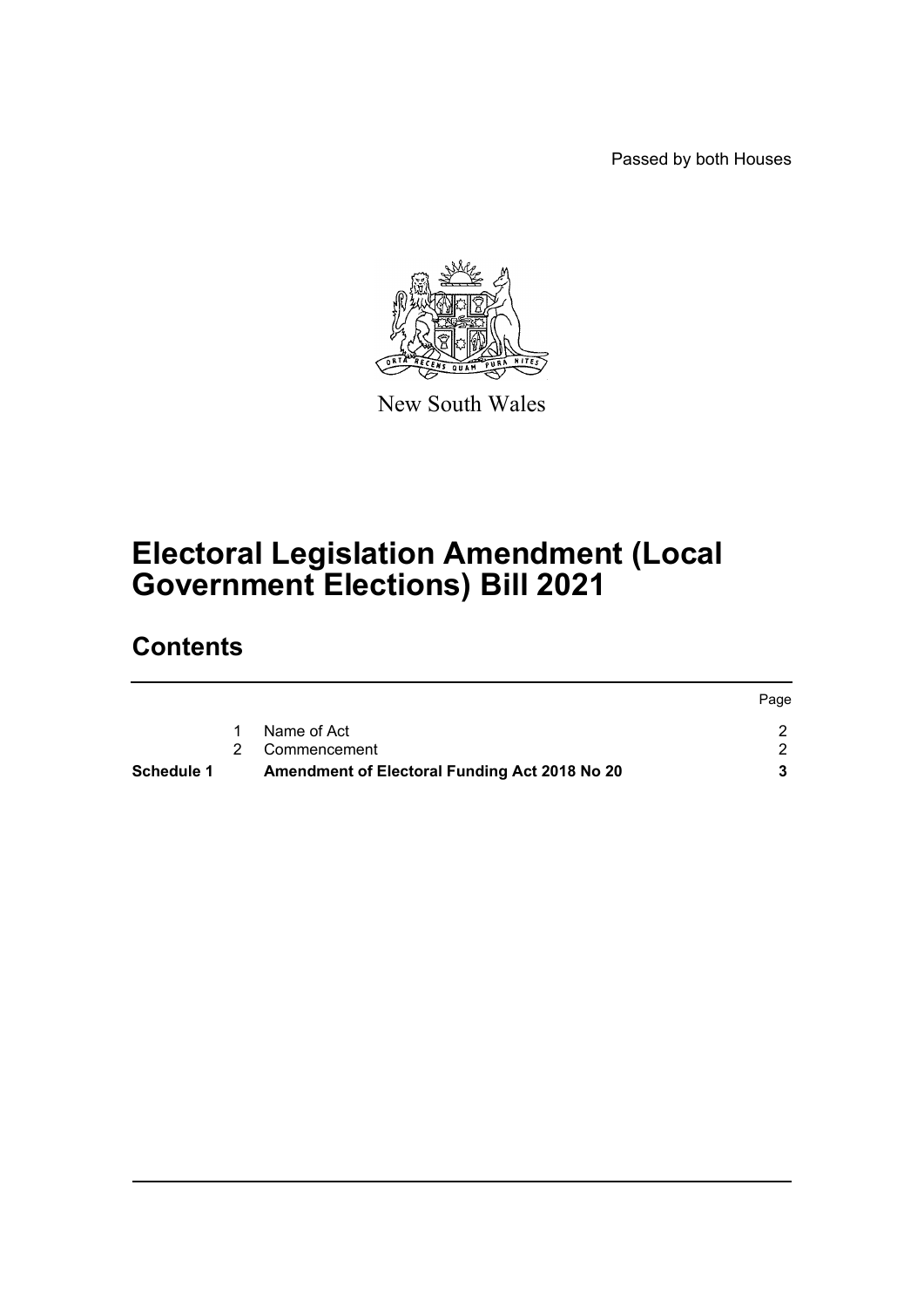*I certify that this PUBLIC BILL, which originated in the LEGISLATIVE COUNCIL, has finally passed the LEGISLATIVE COUNCIL and the LEGISLATIVE ASSEMBLY of NEW SOUTH WALES.*

*Legislative Council 2021* *Clerk of the Parliaments*

New South Wales

# **Electoral Legislation Amendment (Local Government Elections) Bill 2021**

Act No , 2021

An Act to amend the *Electoral Funding Act 2018* to make further provision regarding political donations received or made, and electoral expenditure incurred, by or on behalf of participants in local government elections; to amend the *Local Government Act 1993* to provide for matters in relation to the postponement of local government elections; and for related purposes.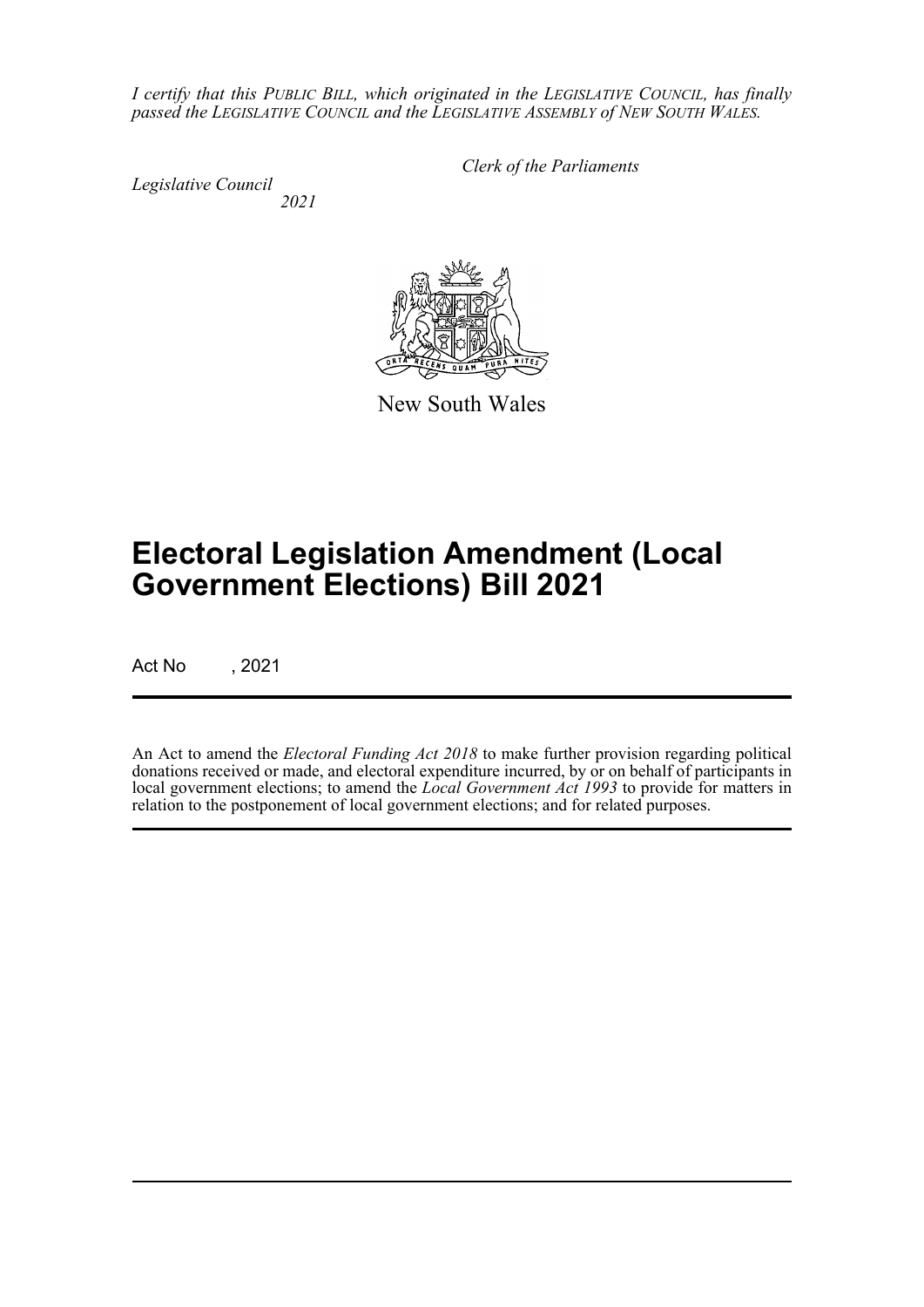#### <span id="page-2-0"></span>**The Legislature of New South Wales enacts—**

#### **1 Name of Act**

This Act is the *Electoral Legislation Amendment (Local Government Elections) Act 2021*.

#### <span id="page-2-1"></span>**2 Commencement**

This Act commences on 1 July 2021.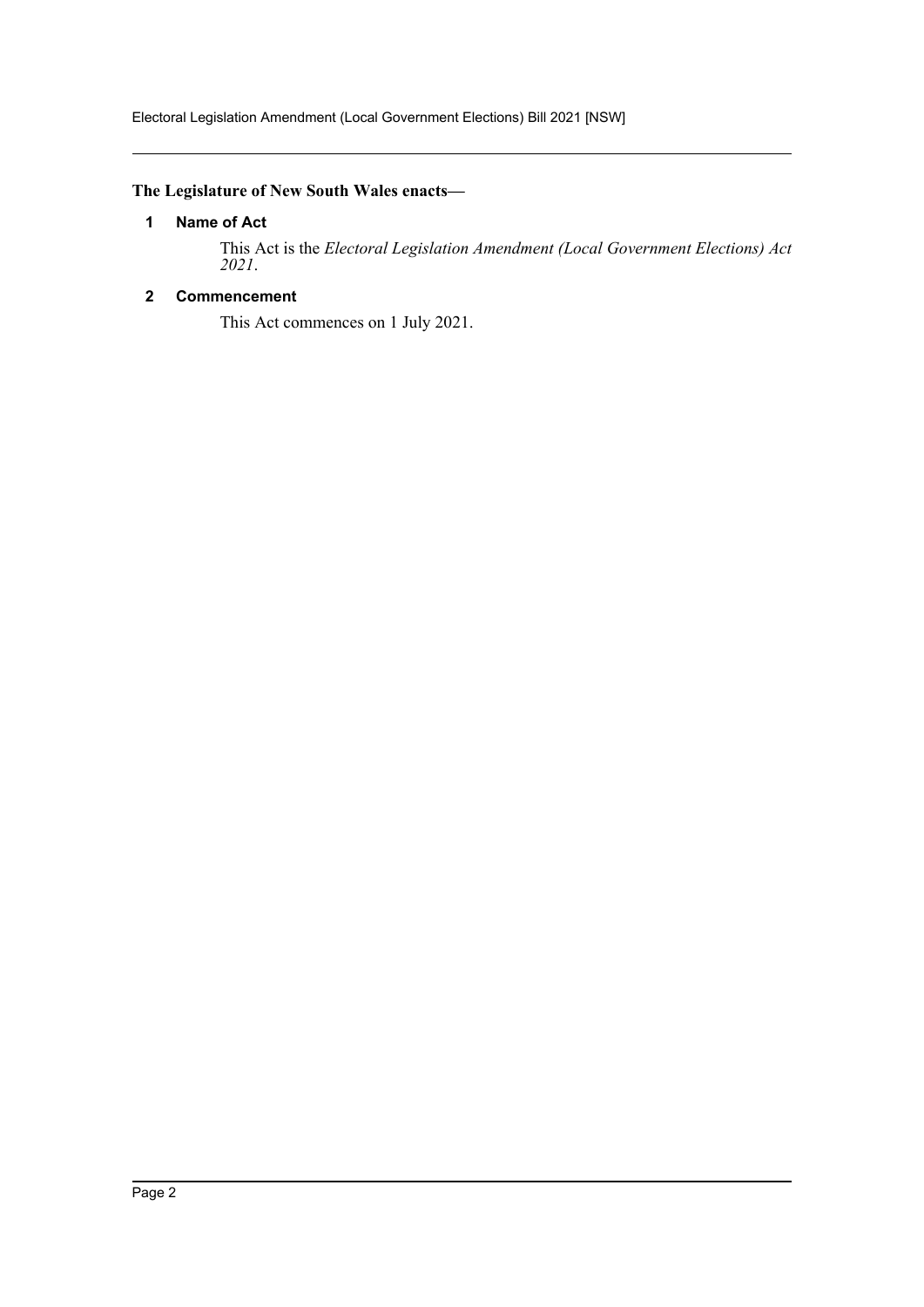## <span id="page-3-0"></span>**Schedule 1 Amendment of Electoral Funding Act 2018 No 20**

#### **[1] Section 14 Person responsible for making disclosures**

Omit section 14(3). Insert instead—

- (3) However, despite subsection (2), a party agent is the person responsible for making a disclosure required under this Part for an elected member, candidate or the group, if—
	- (a) the party agent consents in accordance with subsection (4) to be the person responsible for making the disclosure, or
	- (b) the party agent decides in accordance with subsection (4A) to be the person responsible for making the disclosure.

#### **[2] Section 14(4A)**

Insert after section 14(4)—

- (4A) A party agent of a registered party may, by written notice given to the Electoral Commission in an approved way, decide to be the person who is responsible for making a disclosure required under this Part for the following—
	- (a) an elected member who is a councillor, including the mayor, of a local government area who is a member of the registered party,
	- (b) a candidate in a local government election who is a member of the registered party,
	- (c) a group in a local government election where all, or 1 or more, of the members of the group are members of the registered party.

#### **[3] Section 14(5)**

Omit "such a consent or agreement".

Insert instead "a consent or agreement under subsection (4)".

#### **[4] Section 14(5A)–(5C)**

Insert after section 14(5)—

- (5A) A party agent may withdraw a decision under subsection (4A) by written notice given to the Electoral Commission in an approved way.
- (5B) A party agent must give a copy of a written notice given under subsection (4A) or (5A) to the elected member or candidate or the members of the group concerned as soon as practicable after giving the written notice to the Electoral Commission.
- (5C) A written notice given under subsection (4A) or (5A) is not invalid because of a failure to comply with subsection (5B).

#### **[5] Schedule 2 Savings, transitional and other provisions**

Insert after Part 4—